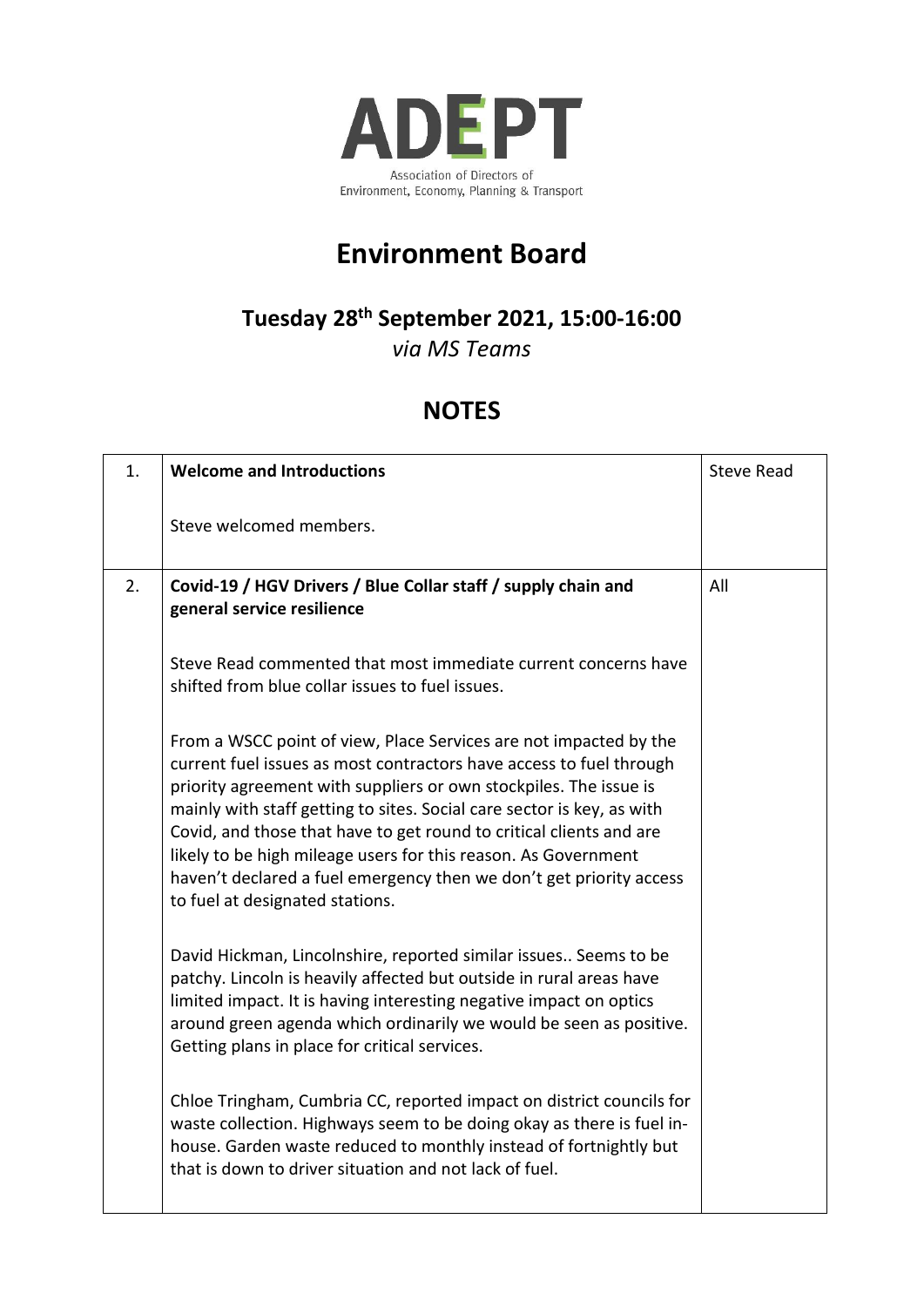|           | Simon Bowers, West Northamptonshire CC, reported no significant<br>issues for services but definitely disruption to waste collection down<br>to lack of drivers and some drivers being poached.                                                                                                                   |                         |
|-----------|-------------------------------------------------------------------------------------------------------------------------------------------------------------------------------------------------------------------------------------------------------------------------------------------------------------------|-------------------------|
|           | Steve Read reported that Covid is still having an impact due to track<br>and trace "pinging". West Sussex have had a relatively stable<br>positive test rate c 250-300/100,000 for the last few weeks                                                                                                             |                         |
|           | <u> Working Groups – brief updates</u>                                                                                                                                                                                                                                                                            |                         |
|           | Waste                                                                                                                                                                                                                                                                                                             | <b>Steve Palfrey</b>    |
|           | Apologies received from Steve Palfrey.                                                                                                                                                                                                                                                                            |                         |
|           | In Steve's absence, Hannah gave a brief update as she attended the<br>last Waste Group meeting:                                                                                                                                                                                                                   |                         |
|           | Looking at refreshing ADEPT's resources and waste position<br>paper.                                                                                                                                                                                                                                              |                         |
| $\bullet$ | Consultations around environment targets and organics<br>roadmap.                                                                                                                                                                                                                                                 |                         |
| $\bullet$ | Defra are currently running a survey on HGV drivers and general<br>staff shortage issues. There has been some dissatisfaction with<br>the survey in not asking the right questions. LARAC fed in that it<br>wasn't well received and response rate was down which<br>indicates lack of interest in participating. |                         |
|           | <b>Energy &amp; Clean Growth</b>                                                                                                                                                                                                                                                                                  | Carolyn                 |
|           | Apologies received from Carolyn.                                                                                                                                                                                                                                                                                  | McKenzie<br>(Apologies) |
|           | Hannah informed that the last Energy Group meeting for September<br>was cancelled.                                                                                                                                                                                                                                |                         |
|           | David Dale comments in context on Energy, reflecting on last week's<br>headline news on cost increase and difficulties of small energy<br>companies, it will be interesting to see if the crisis has longer term<br>impact and if government will fund retrofit etc.                                              |                         |
|           | <b>Flood and Water Management</b>                                                                                                                                                                                                                                                                                 | Max Tant                |
|           | Last meeting was a while ago but there are a few things going on:                                                                                                                                                                                                                                                 |                         |
|           | There have been meetings with the Environment Agency and the<br>group also have good links with Defra. The role of several groups<br>(e.g. London Drainage Group, Sustainable Drainage Authority).<br>Chairs to meet to help to ease communications with the EA.                                                  |                         |
|           | Flood risk management plans, for areas identified as flood risk,<br>will be consulted on soon.                                                                                                                                                                                                                    |                         |
|           | Delivery of EA's National Strategy was published last year with<br>the Action Plan published this year. Now measures are being<br>worked on with a lot that will go through the Flood and Water<br>Management group. They are gearing up to ensure they meet                                                      |                         |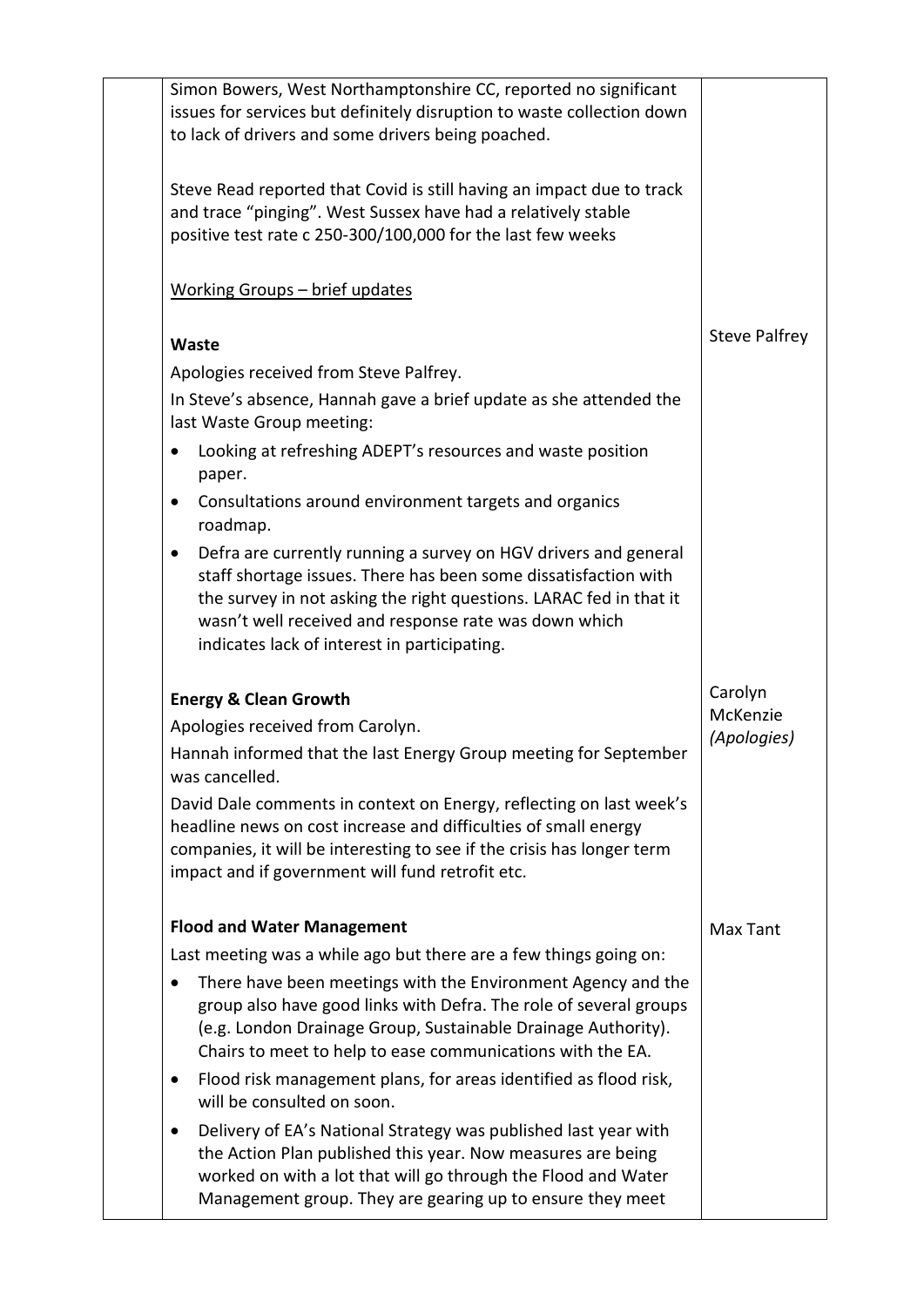|              | the challenge on supporting and meeting those measures.                                                                                                                                                                                                                                                                                                                                                                                                                                                                                                                                                                                        |           |
|--------------|------------------------------------------------------------------------------------------------------------------------------------------------------------------------------------------------------------------------------------------------------------------------------------------------------------------------------------------------------------------------------------------------------------------------------------------------------------------------------------------------------------------------------------------------------------------------------------------------------------------------------------------------|-----------|
|              | Julie Foley, Director of Flood Risk Strategy and Adaptation, at the EA<br>added:                                                                                                                                                                                                                                                                                                                                                                                                                                                                                                                                                               |           |
| $\bullet$    | Flood risk management plans go out on 22 <sup>nd</sup> October.                                                                                                                                                                                                                                                                                                                                                                                                                                                                                                                                                                                |           |
| $\bullet$    | Start (in April) beginning of new capital programme.                                                                                                                                                                                                                                                                                                                                                                                                                                                                                                                                                                                           |           |
| ٠            | Flood and Coastal Resilience and Innovation Programme -<br>Looking at creative projects around flood resilience.                                                                                                                                                                                                                                                                                                                                                                                                                                                                                                                               |           |
| ٠            | EA Climate Adaptation Report for EA's activities due to be<br>published in October.                                                                                                                                                                                                                                                                                                                                                                                                                                                                                                                                                            |           |
|              | <b>Natural Capital &amp; Heritage</b>                                                                                                                                                                                                                                                                                                                                                                                                                                                                                                                                                                                                          | Liz Small |
|              | Liz was away for the last meeting. David Sutherland attended the<br>first half and informed of the following:                                                                                                                                                                                                                                                                                                                                                                                                                                                                                                                                  |           |
| ٠            | Queen's Green Canopy presentation in terms of how LAs can<br>engage and plan for it.                                                                                                                                                                                                                                                                                                                                                                                                                                                                                                                                                           |           |
| $\bullet$    | Rebecca Moberley presented on Biodiversity Net Gain and how<br>the LAs can prepare for it, guiding through to net gain<br>implementation.                                                                                                                                                                                                                                                                                                                                                                                                                                                                                                      |           |
| $\bullet$    | David Dale informed of a discussion of LNRSs and pilots - lessons<br>learned and action to take in respect of those. Some will have<br>attended a meeting this morning re. planning. Key point will be<br>setting up an informal consultation meeting with Defra in<br>October. Quintin Carroll informed that Defra have written to<br>Chief Execs of unitary and Upper Tier Authorities to identify a<br>lead officer/team. Simon Bowers suggested not to wait for the<br>official copy of the letter. David Sutherland received his copy and<br>his understanding for unitary level is where the responsible<br>authority is likely to fall. |           |
|              | Liz informed that there had been 3 fascinating and reassuring<br>sessions on the Glover review as LAs had similar attitudes<br>towards it.                                                                                                                                                                                                                                                                                                                                                                                                                                                                                                     |           |
|              | Geography scope of the recovery strategies – there are 50 across<br>England but it is unclear on boundaries. It is certainly unlikely to<br>be single council and more likely to be 2 or more.                                                                                                                                                                                                                                                                                                                                                                                                                                                 |           |
|              | Volunteers required for Defra feedback. Board members to come<br>forward if interested.                                                                                                                                                                                                                                                                                                                                                                                                                                                                                                                                                        |           |
|              | Dasgupta review and actions the group might wish to take. The<br>government response was deferred to have a proper discussion<br>at the next meeting.                                                                                                                                                                                                                                                                                                                                                                                                                                                                                          |           |
| $\bullet$    | Update on Environment Bill and getting a rep for next Board<br>meeting on 27 <sup>th</sup> October.                                                                                                                                                                                                                                                                                                                                                                                                                                                                                                                                            |           |
| <b>Defra</b> |                                                                                                                                                                                                                                                                                                                                                                                                                                                                                                                                                                                                                                                | Joe Wahla |
|              | On 16 <sup>th</sup> September, Jo Churchill was appointed as an additional<br>Parliamentary Under-Secretary of State at Defra, responsible for                                                                                                                                                                                                                                                                                                                                                                                                                                                                                                 |           |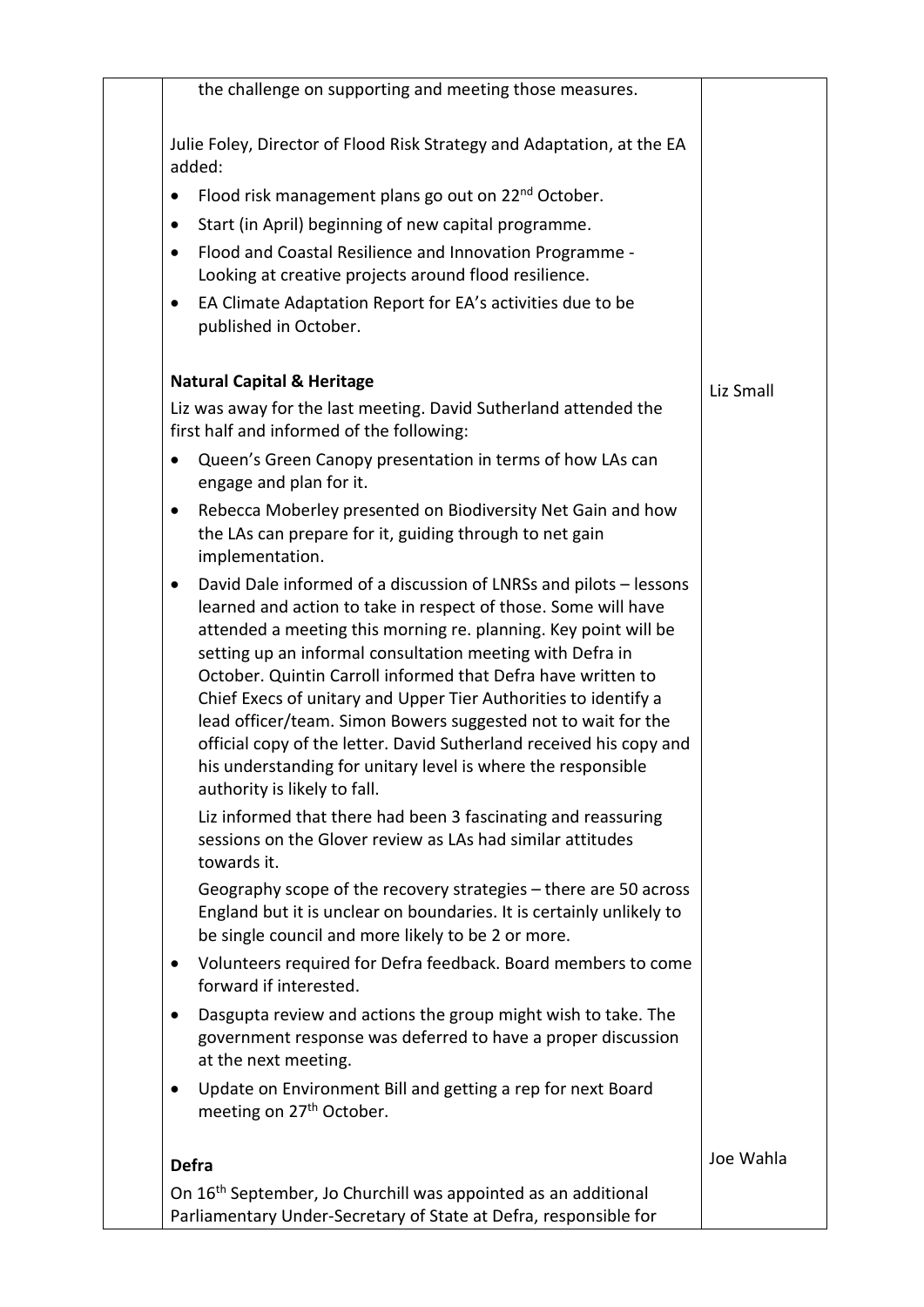| delivery of Net Zero and climate change adaptation and<br>Environmental Management and regulation. Minister Rebecca Pow's<br>responsibilities include domestic natural environment, floods and<br>water, 25 Year Environment Plan and the Environment Bill.                                                                                                      |                        |
|------------------------------------------------------------------------------------------------------------------------------------------------------------------------------------------------------------------------------------------------------------------------------------------------------------------------------------------------------------------|------------------------|
|                                                                                                                                                                                                                                                                                                                                                                  |                        |
| <b>Environment Bill:</b>                                                                                                                                                                                                                                                                                                                                         |                        |
| On 26 <sup>th</sup> August a number of amendments were tabled.                                                                                                                                                                                                                                                                                                   |                        |
| On 6 <sup>th</sup> September it started Report Stage.                                                                                                                                                                                                                                                                                                            |                        |
| On 15 <sup>th</sup> September it completed its passage through Report State in<br>the House of Lords. And the Third Reading in the House of Lords will<br>be on 13 <sup>th</sup> October and the Commons Consideration of the Lords<br>Amendments will be on 20 <sup>th</sup> October. The Bill is due to complete its<br>parliamentary passage later this year. |                        |
| Other Updates:                                                                                                                                                                                                                                                                                                                                                   |                        |
| 28 <sup>th</sup> July – announced Green Recovery Challenge Fund – round two.                                                                                                                                                                                                                                                                                     |                        |
| $19th$ August – launched a consultation on plans for the new LNRSs as<br>part of landmark Environment Bill.                                                                                                                                                                                                                                                      |                        |
| 25 <sup>th</sup> August - launched a consultation to seek views on cautious<br>approach to the release and management of beavers into the wild.                                                                                                                                                                                                                  |                        |
| 27 <sup>th</sup> August - announced that £16m from Restoration Grants has<br>been awarded to projects to restore England's peatlands.                                                                                                                                                                                                                            |                        |
| $28th$ August – announced that Defra will consult on banning a range<br>of polluting plastics this Autumn.                                                                                                                                                                                                                                                       |                        |
| 30 <sup>th</sup> August – announced a Chewing Gum Task Force to clean up high<br>streets.                                                                                                                                                                                                                                                                        |                        |
| 31 <sup>st</sup> August – together with Forestry Commission have opened EoI to<br>pilot a new scheme to protect trees from pests and diseases.                                                                                                                                                                                                                   |                        |
| $6th$ September – opened consultation to seek views on proposal for<br>updating the UK Marine Strategy Part Three: Programme of<br>Measures.                                                                                                                                                                                                                     |                        |
| 9 <sup>th</sup> September – announced plan to publish a Soil Health Action Plan<br>for England (SHAPE).                                                                                                                                                                                                                                                          |                        |
| Local Authority Engagement:                                                                                                                                                                                                                                                                                                                                      |                        |
| Q&A product continues to be developed. Planning to share draft<br>with ADEPT for feedback by mid-October.                                                                                                                                                                                                                                                        |                        |
| <b>Environment Agency</b>                                                                                                                                                                                                                                                                                                                                        | Jennie                 |
| Julie Foley spoke earlier during Flood and Water Management<br>update.                                                                                                                                                                                                                                                                                           | Donovan<br>(Apologies) |
| <b>Natural England</b>                                                                                                                                                                                                                                                                                                                                           | Adam Wallace           |
| Adam Wallace e-mailed the following update after the meeting:                                                                                                                                                                                                                                                                                                    | (Apologies)            |
| Natural England spending review process continues, Defra looking to                                                                                                                                                                                                                                                                                              |                        |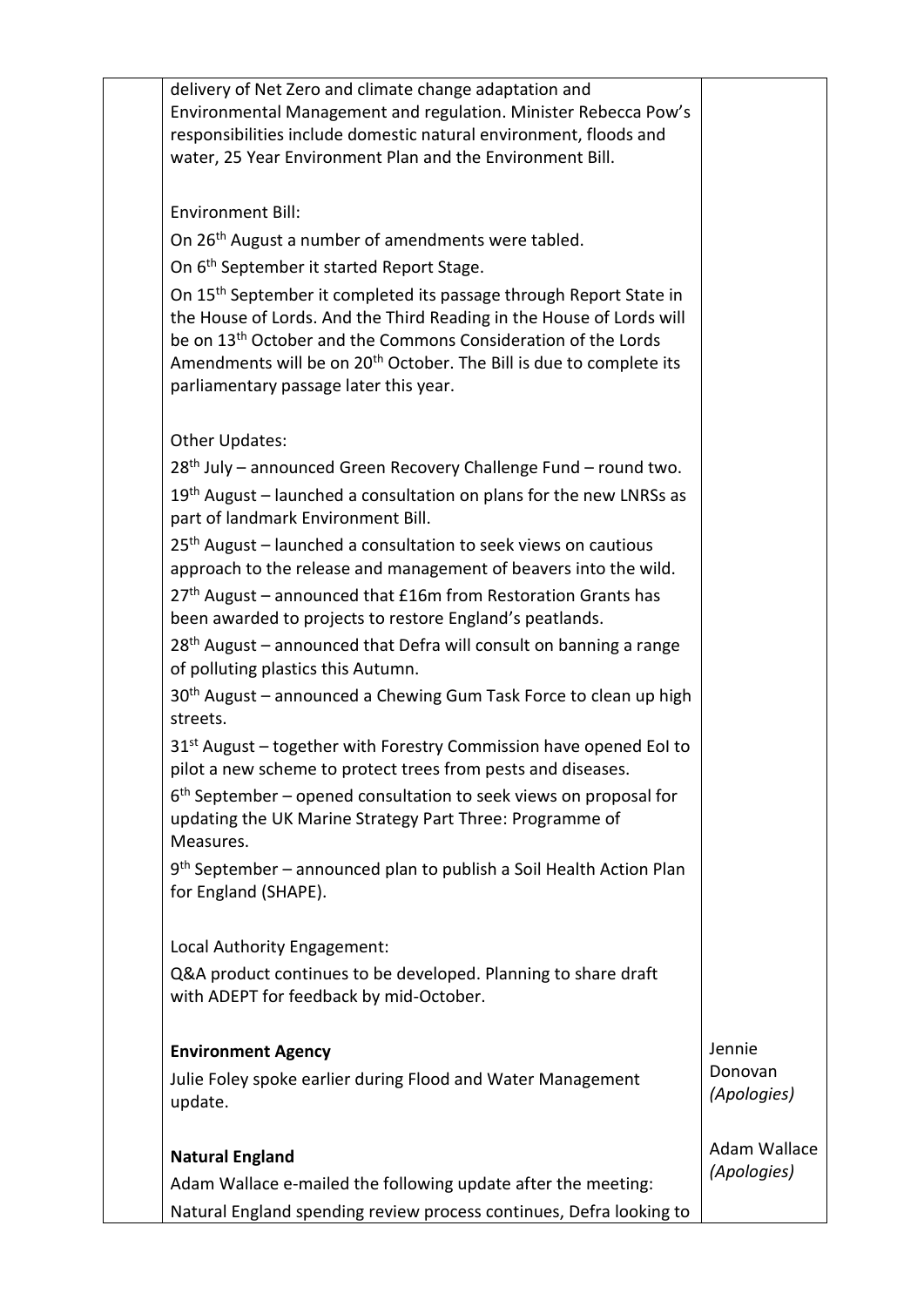| settle early and predictably there is widespread pressure across all<br>departments on any budget growth proposals.                        |              |
|--------------------------------------------------------------------------------------------------------------------------------------------|--------------|
| Key ambition within our Sustainable Development Programme Team                                                                             |              |
| (SDPT) remains efforts to provide additional resource at Area Team                                                                         |              |
| level for proactive strategic engagement with Local Authorities in                                                                         |              |
| relation to plan led placemaking that delivers for nature. We have a                                                                       |              |
| project to build capacity as part of a cross programme (SDPT,                                                                              |              |
| Resilient Landscapes and Seas, Greener Farming and Fisheries,                                                                              |              |
| Connecting People with Nature) package that will effectively be                                                                            |              |
| looking to work collaboratively with Local Authorities and others at a<br>local level on strategic policy to help land LNRS, GI standards, |              |
| Protected Site Strategic Solutions, Nature recovery network, Local                                                                         |              |
| Development Plans, Biodiversity Net gain amongst other elements.                                                                           |              |
| Seen as critical new roles to help progress the governments 25YPlan                                                                        |              |
| ambitions. AW is leading that work with a colleague across the four                                                                        |              |
| programmes.                                                                                                                                |              |
| <b>ACTION:</b> AW to forward the link to job adverts to fill the additional                                                                | <b>AW</b>    |
| resource requirements to help progress the government's 25YPlan                                                                            |              |
| ambitions.                                                                                                                                 |              |
| Link to job adverts: Nature and Place Making - Senior Adviser(Ref:                                                                         |              |
| 3639) - Civil Service Jobs - GOV.UK                                                                                                        |              |
| New closing date will be 18 <sup>th</sup> November.                                                                                        |              |
|                                                                                                                                            |              |
| Edinburgh Declaration has just come across my desk. This is the link<br>to work that has been done by the Scottish Government that is      |              |
| seeking Local Authority signatories. It is quite wordy stuff but                                                                           |              |
| Manchester City Council and one or two others are wanting to sign                                                                          |              |
| up to it. I can see it helping to build momentum around the COP 26                                                                         |              |
| discussions and it might be a useful thing for people to see.                                                                              |              |
| <b>Other Issues, Risks and Questions</b>                                                                                                   | Councils     |
| Nothing raised.                                                                                                                            |              |
|                                                                                                                                            |              |
| <b>ADEPT</b>                                                                                                                               | Hannah/David |
| David talked about ministerial reshuffle and M Gove appointed Sec                                                                          |              |
| of State for Department for Levelling Up, Housing and Communities                                                                          |              |
| Levelling up of big policy development - White Paper due to come                                                                           |              |
| out this Autumn tied with spending review and budget.                                                                                      |              |
| Intention is to try and craft what we call a policy challenge paper on                                                                     |              |
| what ADEPT and partners feel Levelling Up means. Will have                                                                                 |              |
| brainstorm during next Leadership Team meeting.                                                                                            |              |
| LEP review announced a few months ago. Went quiet in Spring.                                                                               |              |
| Continues and had good conversation last week with LEP CEx leading                                                                         |              |
| with stand of working with Local Authorities.                                                                                              |              |
| Events:                                                                                                                                    |              |
| ADEPT Autumn conference in November - Treasury Lead for                                                                                    |              |
|                                                                                                                                            |              |